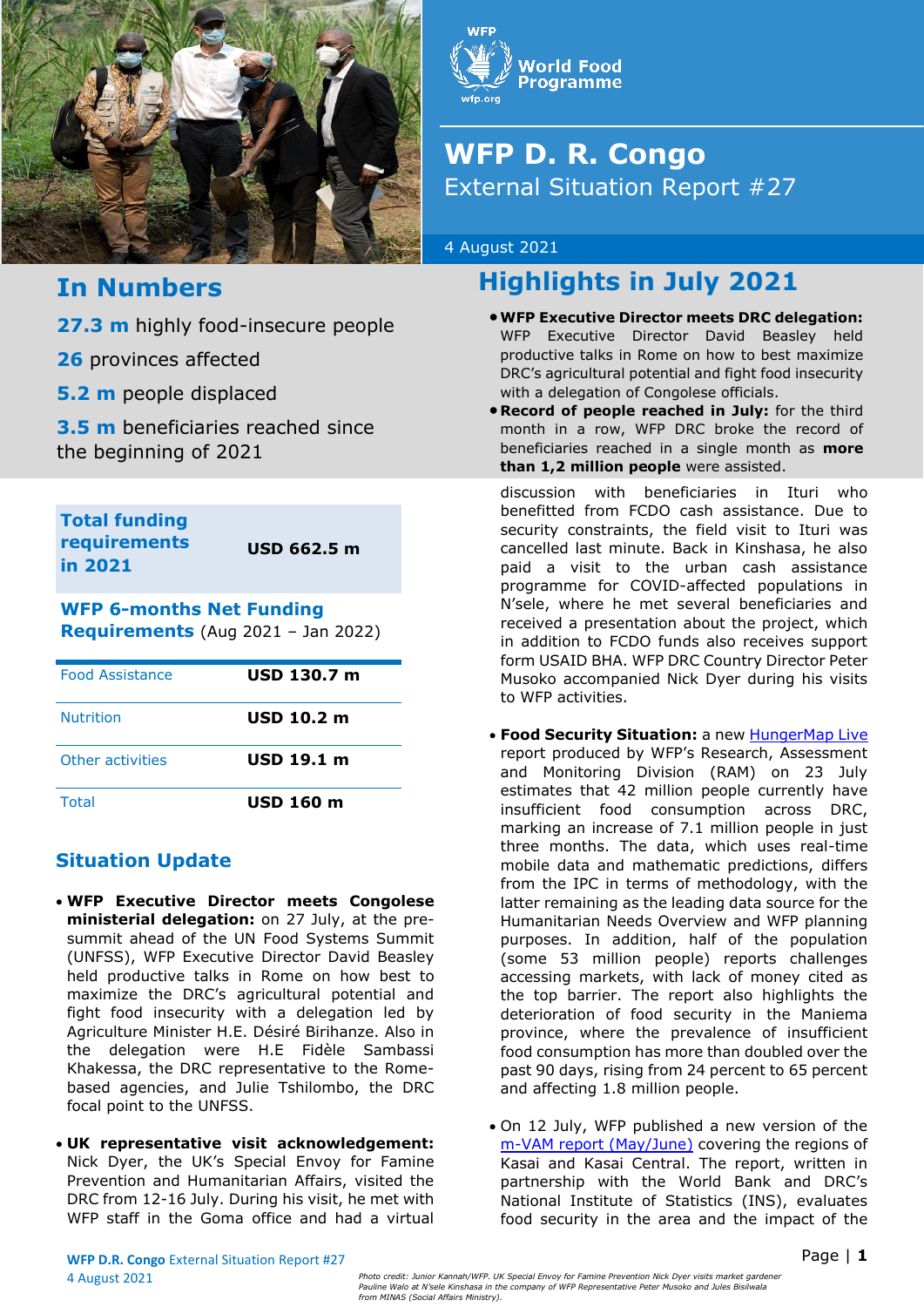COVID-19 pandemic on the most vulnerable communities**. The report reveals that about 92% of households have a poor food consumption, an increase of 8% compared to April's results.** The period analyzed marks the end of DRC's harvest for crop season B and the beginning of tillage for the crop season A. The report also highlighted that **emergency strategies were adopted by a very large proportion of households (75.3%),** which is quite worrying.

### **WFP Response**

• Under the Country Strategic Plan 2021-2024, WFP continues with its large-scale assistance, targeting **8.7 million people** with food and nutrition assistance throughout 2021.

# **Food and Nutrition Assistance**

- **Overview:** for the third month in a row, WFP DRC broke the record of beneficiaries reached in a single month as **1,161,000 beneficiaries** were assisted in July.
- o By the end of July, WFP reached **483,000 people with cash assistance**. This record high number may be explained because cash distributions that were supposed to take place in June were postponed to July due to issues with beneficiary registration and distribution challenges.
- o In-kind assistance advanced well at the same time, having reached **523,000 individuals** in July despite security and access constraints.
- o Meanwhile, partner-related issues, combined with logistical challenges to move specialized nutritious foods in some areas like the Kasais, delayed the start of July's nutrition assistance. Despite these challenges, **WFP reached 95,000 mothers and children** with Moderate Acute Malnutrition (MAM) treatment activities and another **58,000 mothers and children**  with MAM prevention activities in July.
- **Tanganyika:** in July, WFP's Kalemie office reached **36,000 beneficiaries** with in-kind assistance, while another **75,000 people** had received cash assistance via Mobile Money Transfers and direct cash in Kabalo and in Pweto.
- **Kasai central and Kasai oriental:** the WFP office in Kananga reached **38,000 beneficiaries** in July with in-kind assistance; WFP completed food distributions in Kasai Central and in-kind assistance was ongoing in Kasai Oriental at the end of the reporting period. WFP completed cash distributions in the Katende and Bena Leka health zones late July, having reached **48,000 people**.
- **Kasai:** in July, WFP assisted **56,000 vulnerable**

**people** with in-kind food assistance. Cash distributions in conflict-affected areas of Mweka and Demba were ongoing at the end of July, with over **97,000** people assisted in these territories.

- **Ituri:** WFP's Bunia office reached **123,000 beneficiaries** with in-kind distributions in July. A delay occurred since WFP had to alter the planned figures due to shortfall of commodities and ongoing security issues in Ituri. July's cash assistance reached **30,000 IDPs and refugees.**
- **North Kivu:** in July, WFP reached **142,000 people** through in-kind food distributions. These include **46,000** beneficiaries in the hard-to-reach area of Eringeti in Beni territory, which is affected by ADF attacks. As part of the lean season support in Ebola-affected areas, **197,000 individuals**  received cash assistance in Lubero and Beni. **48,000 children and mothers** received nutrition assistance.
- **South Kivu:** WFP reached **44,000 children aged 6-59 months and pregnant and lactating women and girls** with treatment and prevention MAM activities in July. WFP completed July's in-kind distributions in Fizi and Kalehe, having reached **126,000 displaced, returnees and host families.** WFP's Bukavu office concluded the monthly cash assistance, having reached **32,000 Burundian refugees** living in Lusenda and Mulongwe.
- **N'sele project:** preparation for a new round of cash transfers continues. This transfer will mark the start of N'sele's second phase of cash assistance, now targeting the most vulnerable households. WFP is planning field visits and community sessions to ensure that the population is well sensitized and informed about their rights and entitlements.
- **Nyiragongo volcano:** WFP's Goma office concluded a Multi-Sectoral Assessment (MSA) in the regions directly or indirectly affected by the 22 May volcano eruption. The results, findings, and proposed assistance are now being validated with WFP management to evaluate the resource availability and feasibility of these additional requirements. The outcome will inform the action plan for WFP's second assistance phase.

#### **Supply Chain**

• **Customs / port congestion / warehouse:** on 19 July, WFP's Deputy Country Director for Supply Chain met with port authorities, customs, and forwarders at the Port of Matadi. During the meeting, the parties discussed the lengthy customs process leading to great delays in cargo (or food) deliveries and increased costs caused by the need to transfer some cargo by air to Kasai, to avoid critical pipeline breaks. In parallel, contracting of a new warehouse with **6,500 m²**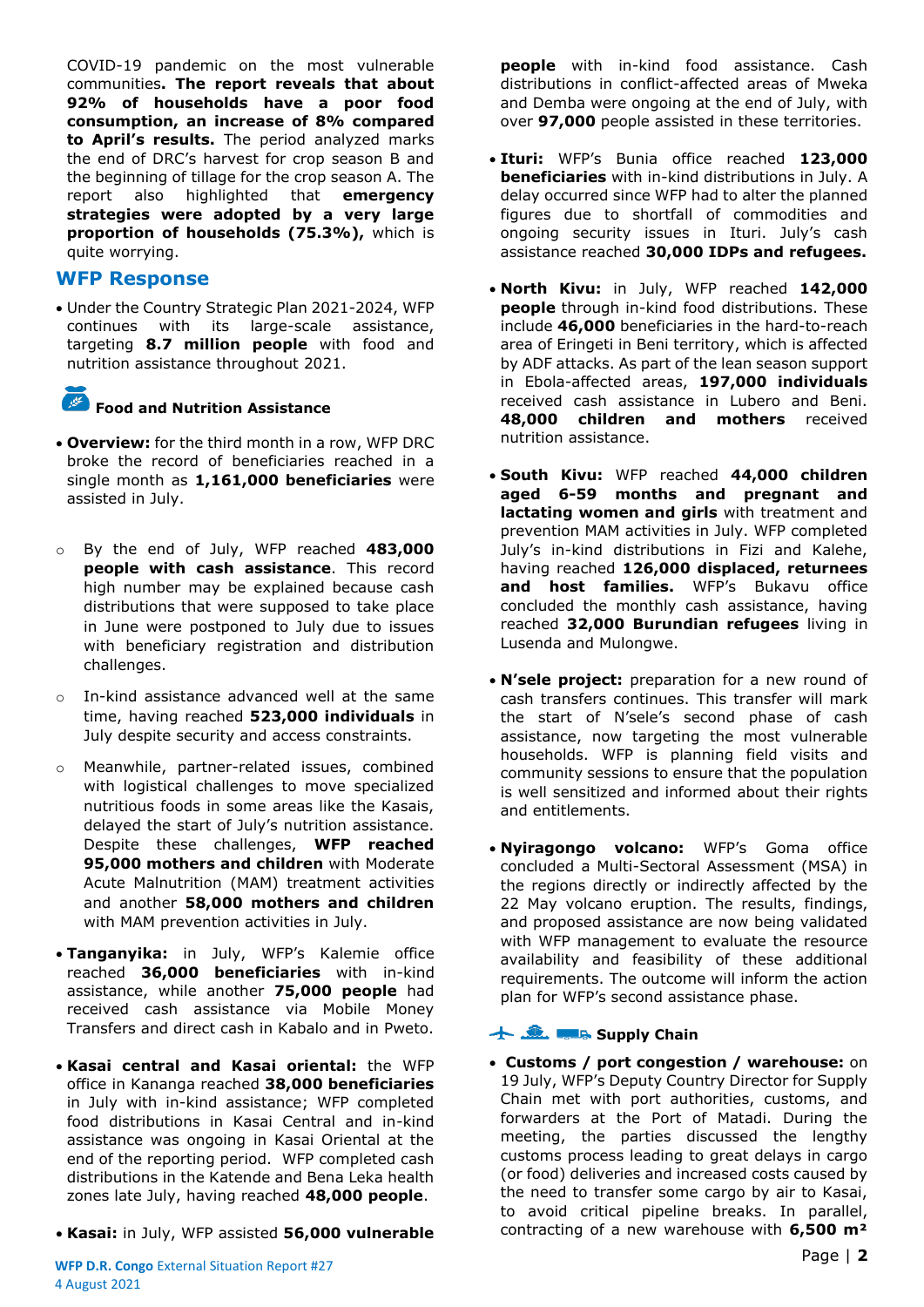capacity (sufficient to accommodate supplies from various WFP functions as well as Bilateral Services) has been completed in Kinshasa to replace the warehouse that has been seized in January 2021.

• **New Logistics Hub:** a new logistics hub with **1,400MT capacity** has been completed in Mahagi, a location at the Uganda/DRC border in the Ituri province, to improve the timely delivery of in-kind food commodities to beneficiaries in Djugu, Mahagi, and Faradje territories. Access has been an issue when supplying via Bunia due to insecurity.

#### **Communications**

• New Resilience project story published: the [story of Furaha](https://www.wfp.org/stories/dr-congo-development-literacy-hunger-food-security-un-wfp) and the doors that learning to read and write opened for her was published in English, accompanied by photos and a video.

## **Clusters and Common Services**

#### **Food Security Cluster (FSC)**

- For the first semester of 2021, the overall response capacity reported by 50 FSC partners was:
	- o The food security response reached 4 million people out of the target of 9.6 million. This includes 3.2 million people with emergency food assistance and 1.4 million people with livelihood assistance. Of the 4 million people reached, 2.4 million (60%) were assisted directly by WFP. The response numbers look encouraging overall; however, a qualitative analysis of the humanitarian assistance indicates a low level of needs' coverage. Mostly because the assistance packages delivered are in many cases below the minimum package recommended by the FSC, such as less than 3 months of food assistance or 160 USD per household for emergency livelihood interventions. Furthermore, geographic coverage remains limited due to insecurity, but also because of a funding rate that is too low compared to the country's unprecedented needs.
	- o In-kind food distribution interventions accounted for 65% of the emergency response, while cash assistance reached 35%. These proportions are not too far of the plan of 60% in-kind and 40% Cash planned by the FSC;
	- o The food security response focused on the provinces of North Kivu, Ituri, South Kivu, Tanganyika, Kasai, and Kasai Central. This remains in line with the

priority areas set out in the humanitarian response plan.

o The response to the crisis caused by the 22 May eruption served around 150,000 people. WFP and FSC partners had to respond quickly and effectively to complete the initial assistance within two weeks.

# **Logistics Cluster (LogCluster)**

• **LogCluster** has launched its bi-annual survey to collect feedback from partners in DRC about the quality of the service provided over past months. In parallel, LogCluster continues its Gap Need Analysis (GNA) for DRC, an exercise that helps designing the support the Cluster provides to partners. The next stage of the process will be bilateral calls with partners to get a specific/detailed feedback on areas where LogCluster can best support and coordinate.

#### **Bilateral Services Provision (BSP)**

• **New unified platform for service requests:** on 15 August, WFP DRC will launch the corporate platform "Service Market Place" (SMP), the new one-stop shop for partners requesting Bilateral Services Provision (BSP). In July, 6 partners already received the practical training session on platform usage, while the remaining 23 partners will receive the training in early August.

# **UN Humanitarian Air Service**

- **Regular and special flights**: throughout July, UNHAS DRC and ECHO Flights managed by WFP/UNHAS transported **4,158** passengers and **54.28** tons of essential light cargo. UNHAS DRC also performed 6 medical evacuations, including 3 positive COVID-19 cases.
- **Temporary flights' suspension in Hauts-Plateaux:** due to the ongoing security concerns in the Hauts-Plateaux region, UNHAS regular flights to these areas have been suspended until the situation improves. Flights for medical evacuations or security relocations will continue to be provided on a case-by-case basis and on a full cost recovery basis. UNHAS is closely monitoring the situation in coordination with UNDSS and OCHA.
- **Runway rehabilitation projects**: the *Régie des Voies Aériennes* (RVA) has concluded the preliminary works on the Tshikapa runway. The maximum payload for the UNHAS Caravan out of Tshikapa has slightly increased. A contracted company, which has been already selected through WFP procurement process, will conduct the major rehabilitation works. This initiative is funded by UNHAS through donors' contributions.